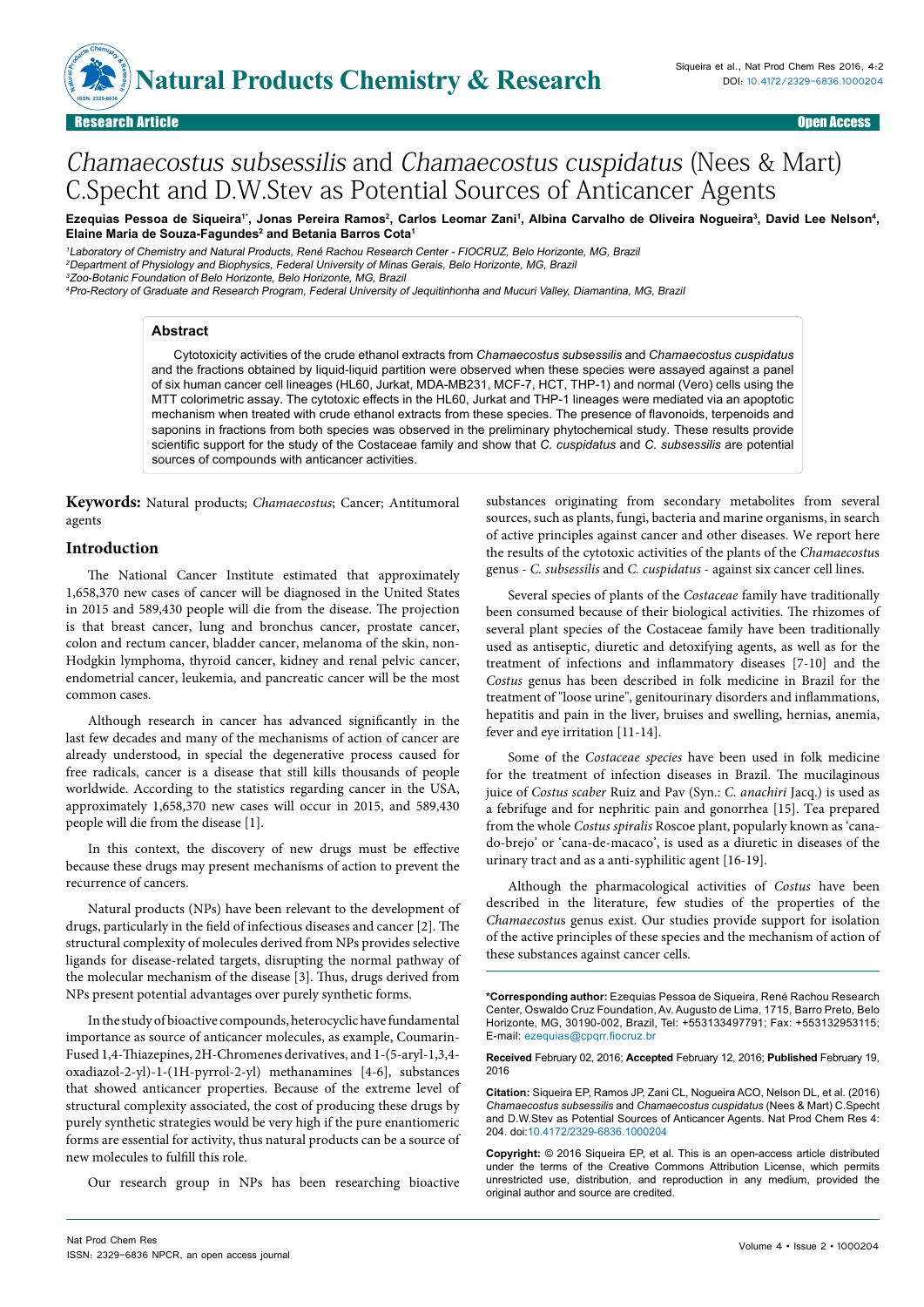## **Materials and Methods**

#### **Collection of plant materials**

The Belo Horizonte Zoo-Botanical Foundation (BHZB) at Belo Horizonte, Minas Gerais, Brazil, provided the fresh and healthy rhizomes of the *Chamaecostus cuspidatus* and *Chamaecostus subsessilis*  plants. A voucher specimen of each species was deposited at the Herbarium: *Chamaecostus cuspidatus* (Nees & Mart.) C. Specht & D.W.S. (BHZB 5582), *Chamaecostus subsessilis* (Nees & Mart.) C. Specht & D.W.S. (BHZB 8018).

#### **Preparation of crude ethanol extract from rhizomes**

Pure water was used to wash the rhizomes, and they were allowed to dry at room temperature. The fresh plant material was chopped into small pieces of about  $5 \times 5$  cm<sup>2</sup> and extracted three times with absolute ethanol at room temperature with three-day periods of rest between extractions (748 g *C. subsesilis* rhizomes and 233 g *C. cuspidatus* rhizomes). The suspensions were filtered through cellulose filter paper, and the ethanol was evaporated under reduced pressure at 40°C using a rotary evaporator, yielding 7.3 g of crude ethanol extract from *C. subsesilis* (1%) and 2.3 g of crude ethanol extract from *C. cuspidatus* (1%) respectively.

## **Preparation of fractions by liquid-liquid partition**

Crude ethanol extract was dissolved in methanol: water (80:20 v/v) and sequentially partitioned with solvents of increasing polarity: hexane (HEX), dichloromethane (DCM), chloroform (CHCl<sub>3</sub>), ethyl acetate (EtOAc) and water (AQ). The fractions were evaporated to dryness in a vacuum centrifuge evaporator. The weights and yields based on crude ethanol extracts were: (HEX) - 0.42 g, (5.7%) for *C. subsessilis* and 0.42 g, (18.3%) for *C. cuspidatus*; (DCM) - 1.14 g, (15.6%) for *C. subsessilis* and 0.17 g, (7.4%) for *C. cuspidatus*; (CHCl<sub>3</sub>) - 2.00 g, (27.4%) for *C*. *subsessilis* and 0.04 g (1.7%) for *C. cuspidatus*; (EtOAc) - 0.40 g, (5.5%) for *C. subsessilis* and 0.12 g, (5.6%) for *C. cuspidatus*; (AQ) - 3.0 g (41.1%) for *C. subsessilis* and 1.3 g, (56.5%) for *C. cuspidatus*.

## *In-vitro* **Cytotoxicity Assays**

## **Human cancer cell lines**

Six cancer cell lines were used; Jurkat (human immortalized line of T lymphocyte), HL60 (human promyelocytic leukemia), THP-1 (acute monocytic), MCF-7 and MDA-MB231 (breast cancer) and HCT-116 (colorectal carcinoma). The Vero lineage (African green monkey kidney cells) was used as a model for normal cells. All lineages were maintained in the logarithmic phase of growth in RPMI 1640 or D-MEM medium supplemented with 100 IU/mL penicillin and 100 μg/ mL streptomycin enriched with 2 mM of L-glutamine. Leukemia cells were cultured in RPMI and 10% foetal bovine serum. The adherent cells were maintained in D-MEM enriched with 5% foetal bovine serum. All cultures were maintained at 37°C in a humidified incubator with 5%  $\mathrm{CO}_2$  and 95% air. The media were changed twice weekly and the cells were examined regularly. All cell lines were used for 20 passages.

## **Evaluation of cytotoxic effect against human cancer cell lines**

Cell lineages were inoculated using  $1 \times 10^4$  cells (MCF-7, HCT, MDA-MB-231 and Vero),  $5 \times 10^4$  cells (HL60) and  $1 \times 10^5$  cells (Jurkat and THP-1) per well. The plates were pre-incubated for 24 h at 37°C to allow adaptation of cells prior to the addition of the test compounds. All extracts (crude ethanol extract and partitioned fractions) were dissolved in DMSO prior to dilution. The half-maximum inhibitory concentration  $(IC_{0})$  was determined over a range of concentrations

Page 2 of 5

(eight nonserial dilutions from 100 to 1.5 μg/mL). All cell cultures were incubated in a 5%  $CO_2/95\%$  air humidified atmosphere at 37°C for 48 h. The negative control included treatment with 0.5% DMSO. Cell viability was estimated by measuring the rate of mitochondrial reduction of tetrazolium dye (MTT). All the samples were tested in triplicate in three independent experiments [20]. The selectivity index (SI) was defined as the ratio of the  $IC_{50}$  observed in Vero cells to the  $IC_{50}$  observed in the experiment with cancer cells for the same substance tested. Etoposide was evaluated under the same experimental conditions as the positive control.

#### **DNA fragmentation assay**

Propidium iodide (PI) staining was employed to determine the cell cycle status and for quantification of DNA fragmentation (hypo diploid DNA-content) to determine the mechanism of cellular death by apoptosis [21]. Cells were treated with the samples (crude ethanol extract and partitioned fractions) at a concentration of 20 µg/mL in a humidified 5%  $CO_2/95\%$  air atmosphere at 37°C for 24 h. After incubation, the cells were centrifuged and ressuspended in hypotonic fluorochrome solution (HFS; 50 µg/mL PI in 0.1% sodium citrate plus 0.1% Triton X-100). The samples in HFS were incubated at 4°C during 4 h and immediately analyzed by flow cytometry. The PI fluorescence of 20,000 individual nuclei was measured using a FACScalibur flow cytometer. Data were analyzed using FlowJo® software (TreeStar Inc.).

The  $IC_{50}$  values for cytotoxicity activity were determined using Prism 5.0® (GraphPad Software Inc.). Data were presented as medians and 95% confidence intervals. Statistical differences between the treatments and the control were evaluated by ANOVA. To express the DNA content, each data point represented the mean  $\pm$  SD from at least two independent experiments performed in duplicate. Statistical differences between the treatments and the control were evaluated by ANOVA, followed by the Bonferroni test (P>0.05).

## **Phytochemical screening**

All the fractions from *C. cuspidatus* and *C. subsessilis* were analyzed for the presence of the principal natural products classes by Thin Layer Chromatography (TLC) on Silica gel G-60/ $F_{254}$  plates (0.25 mm, Merck, Darmstadt, Germany) using the appropriate solvents for elution and visualization by UV absorbance or by spraying with developing reagents. The presence of alkaloids, antraquinones, cardiotonic heterosides, cumarins, flavonoids, terpenoids and saponines was determined using the specific reagents [22].

## **Results and Discussion**

# **Cytotoxic activity of the crude ethanol extracts and partitioned fractions**

Analyzing the behavior of the Vero cell (used as the control for toxicity) it was noticed that this cell was a little more sensitive against crude ethanol extract from *C. subsessilis* than crude ethanol extract from *C. cuspidatus* (IC<sub>50</sub> 40.8  $\pm$  5.6 vs. 52.5  $\pm$  6.4). This cell was more sensitive against fractions from *C. subsesseilis* than *C. cuspidatus*, IC<sub>50</sub> ranging from 18.8  $\pm$  1.4 to 48.6  $\pm$  9.7 µg/mL and 52.5  $\pm$  6.4 to 96.4  $\pm$ 14.9 µg/mL, respectively. Aqueous fractions (AQ) did not show activity against this cell.

Crude ethanol extract from *C. subsessilis* was active against all cancer cell lines tested, IC<sub>50</sub> ranging from 8.2  $\pm$  0.2 (Jurkat) to 53.8  $\pm$ 0.7 (MCF-7) and the lines Jurkat, HL-60 and THP-1 were the most sensitive. The crude ethanol extract from *C. cuspidatus* was not active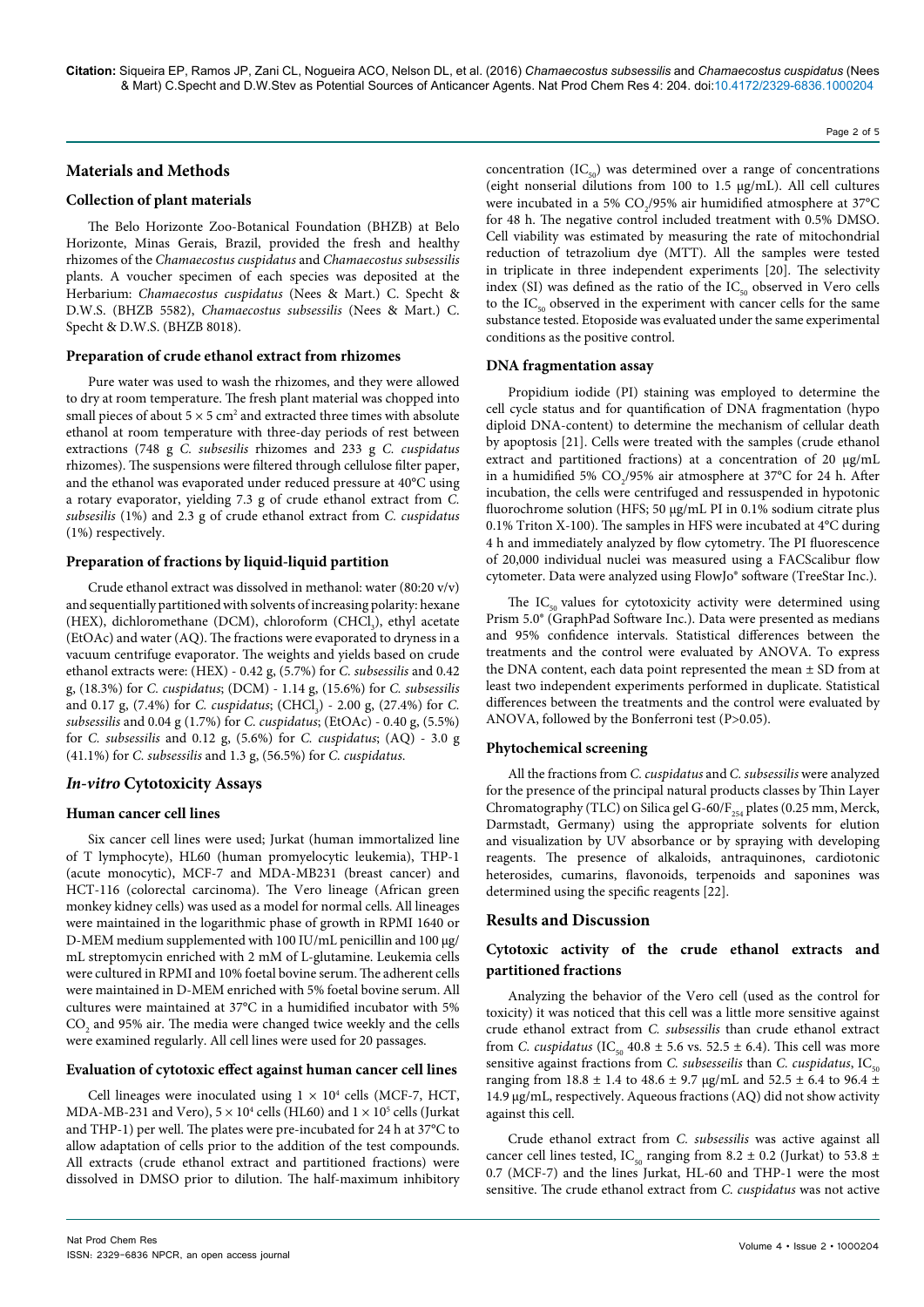against MCF-7 nor HCT-116 ( $IC_{0.0}$ >100 µg/mL). This observation segregates the species on the basis of potency against this lineage.

In general, all fractions were active against the lines tested, exception AQ fraction from both species, that was inactive. The MDA-MB231 cell line was sensitive against no fraction from *C. cuspidatus*.

The main parameter in the biological evaluation of a natural product is the toxicity that the substance presents for normal cells. Active substances will no longer be good targets for the development of new drugs when they present toxicity levels for normal cells of the same order of magnitude as that presented for the therapeutic targets. In other words, good candidates for the development of new drugs will be those that present high selectivity indices (SI) and low values of  $IC_{\text{tot}}$ .

## **Preliminary phytochemical analysis**

It is important to mention that the TLC technique is only predictive on the existence or not of a compound/chemical class, the results indicate possible presence. All the fractions from *C. cuspidatus* and *C. subsessilis* were screened for alkaloids, antraquinones, cardiotonic heterosides, cumarins, flavonoids, terpenoids and saponins. Flavonoids were present in chloroform- and ethyl acetate-soluble fractions from *C. subsessilis* and ethyl acetate-soluble fraction from *C. cuspidatus*. Terpenoids were found in hexane- and dichloromethane-soluble fractions, whereas saponins were detected in water-soluble fractions from both plant species (Tables 1 and 2). According to the TLC profile, the activity was greatest in fractions of medium and low polarity, whereas no activity was detected in aqueous fractions. No alkaloids, antraquinones, cardiotonic heterosides, or cumarins were detected in any of all the fractions tested in preliminary phytochemical studies.

The hexane and dichloromethane fractions from both species could be used as good sources of compounds in the bio guided studies for the isolation of lead compounds. Terpenes and flavonoids may be the active constituents responsible for the antiproliferative activity in nonpolar fractions. However, there are few reports regarding the isolation

of flavonoids and terpenes from Costaceae species. The triterpenes 31-norcycloartanone, cycloartanol, cycloartenol and cycloaudenol were isolated from *Costus speciosus* roots. Flavonol diglycosides and flavonoids were isolated from the leaves of *Costus spicatus*. In this same study, quercetin 3-*O*-neohesperidoside exhibited moderate inhibitory activity against nitric oxide production ( $IC_{50}$  value of 55 µM) [23].

## **Apoptosis evaluation of cytotoxic extracts from** *C. cuspidatus* **and** *C. subsessilis* **rhizomes by flow cytometry**

Crude ethanol extracts from *C. cuspidatus* and *C. subsessilis* were evaluated with respect to the pro-apoptotic activity against HL60, Jurkat and THP-1, the cell lines most susceptible to these samples. The extracts induced DNA fragmentation in all the lines at the concentration of 20 μg/mL, with higher apoptotic activities than etoposide in these cell lines (Figure 1).

Cancer lines (HL-60, Jurkat and THP-1) were observed to be more sensitive to the treatment *C. cuspidatus* and *C. subsessilis* crude ethanol extracts. They had  $IC_{50}$  values in the same 20  $\mu$ g/mL range, an SI greater than three and could be considered good candidates for the isolation of natural products [24-26]. In addition, these extracts presented proapoptotic activities, characterized by chromatin condensation and nuclear shrinkage, in the assays using PI, which binds to DNA after the plasma membrane, resulting in fluorescence that can be detected by flow cytometry.

Apoptosis is a programmed cell death that is disrupted in the tumorigenesis. At the concentration of 20 µg/mL, pro-apoptotic effects of the crude ethanol extracts from *C. cuspidatus* and *C. subsessilis* could be observed in all the cell lines. These results support previous cytotoxic effects in the screening assays, suggesting that their anticancer properties can be mediated by apoptosis induction. Nadumane et al. (2011) demonstrated that the ethanol extract of *Costus pictus* is cytotoxic for HT-1080 fibrosarcoma cells at 120 µg/mL using the MTT assay, but it was nontoxic to the normal human lymphocytes



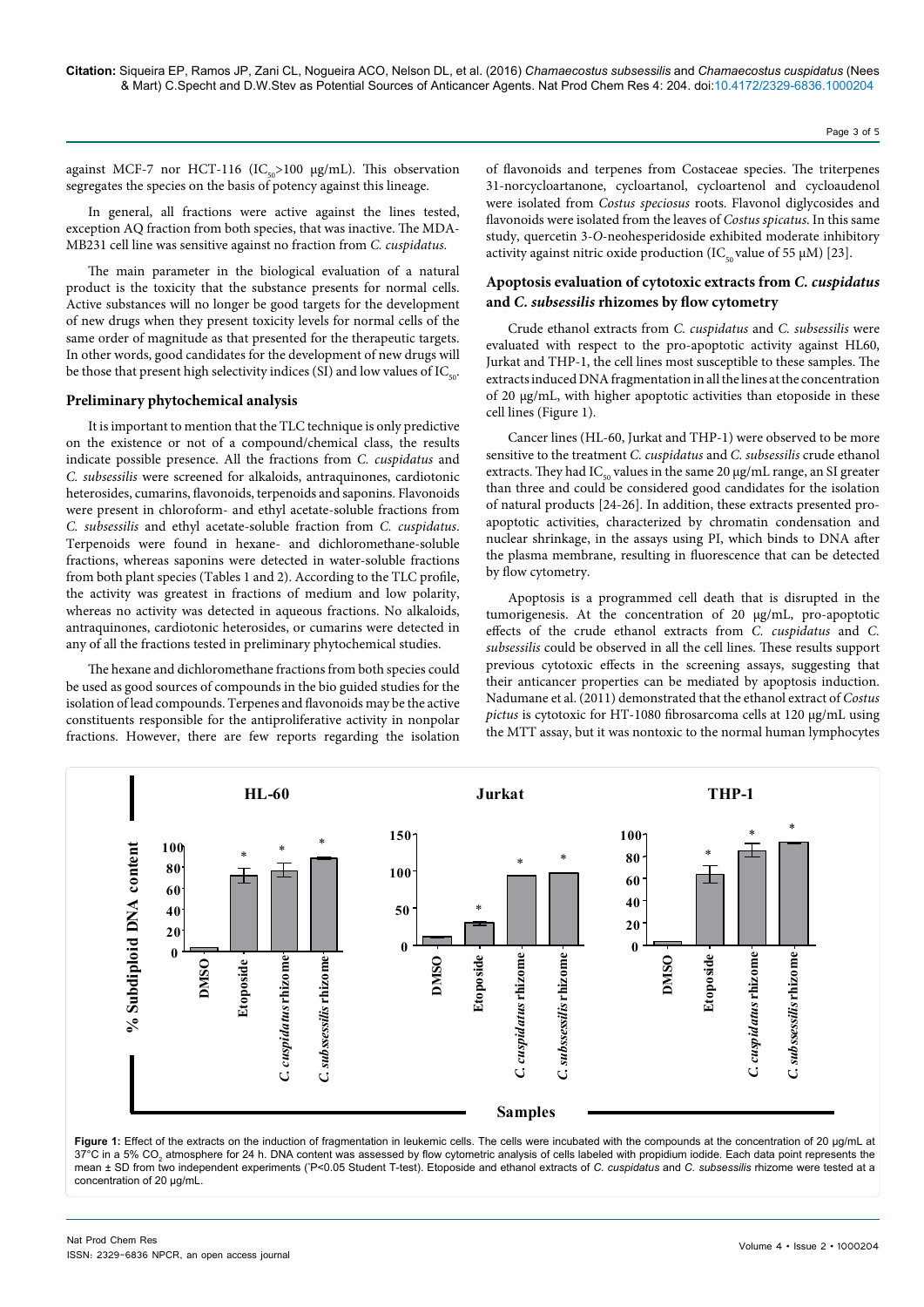**Citation:** Siqueira EP, Ramos JP, Zani CL, Nogueira ACO, Nelson DL, et al. (2016) *Chamaecostus subsessilis* and *Chamaecostus cuspidatus* (Nees & Mart) C.Specht and D.W.Stev as Potential Sources of Anticancer Agents. Nat Prod Chem Res 4: 204. doi:10.4172/2329-6836.1000204

## Page 4 of 5

| <b>Plant extract</b>  | Test strain IC <sub>50</sub> (ug/mL)/ SI |                        |                    |                       |                      |                      |                 |  |  |  |
|-----------------------|------------------------------------------|------------------------|--------------------|-----------------------|----------------------|----------------------|-----------------|--|--|--|
|                       | <b>HL-60</b>                             | Jurkat                 | MDA-MB231          | MCF-7                 | <b>HCT-116</b>       | THP-1                | <b>VERO</b>     |  |  |  |
| C. cuspidatus         |                                          |                        |                    |                       |                      |                      |                 |  |  |  |
| Crude ethanol extract | $15.4 \pm 1.3/3.4$                       | $16.3 \pm 0.4/3.2$     | $98.9 \pm 5.8/0.5$ | >100.0/nd             | >100/n.d.            | $11.3 \pm 0.7/4.6$   | $52.5 \pm 6.4$  |  |  |  |
| <b>HEX</b>            | $4.7 \pm 2.6$ />21.3                     | $2.9 \pm 1.1 / > 34.4$ | >100.0/n.d.        | $45.7 \pm 18.1$ />2.2 | $8.3 \pm 1.7$ />12.0 | $36.3 \pm 9.8$ />2.7 | >100.0          |  |  |  |
| <b>DCM</b>            | $7.3 \pm 2.6/13.2$                       | $2.2 \pm 0.2/43.8$     | >100.0/n.d.        | $37.2 \pm 15.2/2.6$   | $7.3 \pm 4.3/13.2$   | $18.5 \pm 11.4/5.2$  | $96.4 \pm 14.9$ |  |  |  |
| CHCI <sub>2</sub>     | $6.1 \pm 1.9$ />16.4                     | $22.7 \pm 15.1/ > 4.4$ | >100.0/n.d.        | $22.5 \pm 7.1/ > 4.4$ | $11.9 \pm 4.2$ />8.8 | $11.7 \pm 4.2$ />8.5 | >100            |  |  |  |
| <b>EtOAc</b>          | $25.4 \pm 9.4$ / $>3.9$                  | $35.3 \pm 11.5$ />2.8  | >100.0/ n.d.       | $>100.0/$ n.d.        | $27.9 \pm 4.7$ />3.6 | >100.0/ n.d.         | >100.0          |  |  |  |
| AQ                    | >100.0/n.d.                              | >100.0/n.d.            | >100.0/n.d.        | >100.0/n.d.           | >100.0/n.d.          | >100.0/n.d.          | >100.0          |  |  |  |
| C. subsessilis        |                                          |                        |                    |                       |                      |                      |                 |  |  |  |
| Crude ethanol extract | $8.3 \pm 1.5/4.9$                        | $8.2 \pm 0.2/4.9$      | $32.6 \pm 0.3/1.3$ | $53.8 \pm 6.7/0.7$    | $18.4 \pm 1.4/2.2$   | $11.9 \pm 0.2/3.4$   | $40.8 \pm 5.6$  |  |  |  |
| <b>HEX</b>            | $9.3 \pm 0.5/5.2$                        | $10.6 \pm 1.3/4.6$     | $5.5 \pm 2.8/8.8$  | $43.6 \pm 6.2/1.1$    | $17.3 \pm 1.2/2.8$   | $16.6 \pm 1.3/3.0$   | $48.6 \pm 9.7$  |  |  |  |
| <b>DCM</b>            | $4.7 \pm 0.2/6.8$                        | $6.0 \pm 0.1/5.3$      | $9.2 \pm 1.9/3.4$  | $23.1 \pm 0.9/1.4$    | $9.6 \pm 1.0/3.3$    | $8.0 \pm 0.1/4.0$    | $31.9 \pm 5.9$  |  |  |  |
| CHCI <sub>2</sub>     | $2.6 \pm 0.1/7.2$                        | $4.2 \pm 0.1/4.5$      | $6.5 \pm 0.8/2.9$  | $14.5 \pm 0.2/1.3$    | $>100.0/$ n.d.       | $4.8 \pm 0.1/3.9$    | $18.8 \pm 1.4$  |  |  |  |
| EtOAc                 | $4.7 \pm 0.8/6.0$                        | $19.1 \pm 2.5/1.5$     | $13.8 \pm 2.7/2.1$ | $>100.0/$ n.d.        | >100.0/ n.d.         | $9.1 \pm 2.5/3.1$    | $28.4 \pm 0.9$  |  |  |  |
| AQ                    | >100.0/ n.d.                             | >100.0/ n.d.           | >100.0/ n.d.       | $>100.0/$ n.d.        | >100.0/ n.d.         | >100.0/ n.d.         | >100.0          |  |  |  |
| Control (Etoposide)   | $1.8 \pm 0.7$ />55.6.                    | >100.0/ n.d.           | >100.0/n.d.        | $>100.0/$ n.d.        | $>100.0/$ n.d.       | $2.1 \pm 1.2/n.d$    | >100.0          |  |  |  |

**Table 1:** Results of the cytotoxicity experiments of the crude ethanol extracts and partitioned fractions from *C. cuspidatus* and *C. subsessilis* against cancer cell lines. Highlighted results present the  $IC_{50}$  lower than 10 µg/mL.

| <b>Chemical class</b>      | <b>Phytochemical result</b> |            |                   |           |           |                |            |                   |           | Reagent                  | <b>Solvent mixtures</b>    |                                                      |
|----------------------------|-----------------------------|------------|-------------------|-----------|-----------|----------------|------------|-------------------|-----------|--------------------------|----------------------------|------------------------------------------------------|
|                            | C. cuspidatus               |            |                   |           |           | C. subsessilis |            |                   |           |                          |                            |                                                      |
|                            | <b>HEX</b>                  | <b>DCM</b> | CHCI <sub>2</sub> | EtOAc     | AQ        | <b>HEX</b>     | <b>DCM</b> | CHCI <sub>2</sub> | EtOAc     | AQ                       |                            |                                                      |
| Alkaloids                  |                             |            |                   |           |           |                |            |                   |           | ۰                        | Dragendorff                | CHCl, MeOH: Diethylamine (50:40:10<br>V/V)           |
| Antraguinones              | ۰.                          |            |                   | -         | -         |                | ۰          | ۰                 |           | ٠                        | Potassium hydroxide        | DCM (100%)                                           |
| Cardiotonic<br>heterosides | ۰.                          |            |                   |           |           |                |            |                   |           | ۰                        | Kedde                      | EtOAc:MeOH:H <sub>2</sub> O (80:20:5 v/v)            |
| Cumarins                   | ۰.                          |            |                   | -         | -         |                | ۰          | ۰                 | -         | $\overline{\phantom{a}}$ | Potassium hydroxide        | DCM (100%)                                           |
| Flavonoids                 | ۰.                          |            |                   | $\ddot{}$ |           |                |            | $\ddot{}$         | $\ddot{}$ | ۰                        | NP/PEG                     | EtOAc:MeOH:H <sub>2</sub> O:AcOH<br>(80:20:5:0.1v/v) |
| Terpenoids                 | $+$                         | $\ddot{}$  |                   | ۰         | -         | $\ddot{}$      | $\ddot{}$  |                   |           | ۰                        | Liebermann-<br>Burchard    | DCM: MeOH (95:5 v/v)                                 |
| Saponins                   | ۰                           | ۰          |                   | $\ddot{}$ | $\ddot{}$ |                | ۰          | -                 | -         | $\ddot{}$                | Vanillin-sulphuric<br>acid | EtOAc:MeOH:H <sub>2</sub> O (80:20:5 v/v)            |

**Table 2:** Phytochemical investigation of the crude ethanol extracts and fractions from *C. cuspidatus* and *C. subsessilis.*

by the trypan blue dye exclusion method [8]. This extract also induced apoptosis in the fibrosarcoma cells. In another study, the methanol extract of the from *Costus pictus* furnished chloroform- and methanolsoluble and methanol-insoluble fractions that were toxic to HT29 and A549 cells at concentrations ranging from 125 to 200 µg/mL [7].

#### **Conclusion**

To the best of our knowledge, this is the first time that anticancer studies for these plant species have been reported. The antiproliferativie effects of these plants can be linked to the induction of apoptosis. The antiproliferative effects of some fractions from *C. cuspidatus* and *C. subsessilis* were superior to those of the crude extract. Terpenes and flavonoids may be the active constituents of these species. The isolation and identification of the active metabolites in these extracts are currently under investigation in our laboratory.

#### **Acknowledgements**

The authors are grateful to the Fundação de Amparo à Pesquisa do Estado de Minas Gerais' (FAPEMIG) and the Fundação Oswaldo Cruz (FIOCRUZ) for financial support. DLN was the recipient of a PVNS fellowship from the Coordenação de Aperfeiçoamento de Pessoal de Ensino Superior (CAPES).

#### **References**

- 1. <http://www.cancer.gov/about-cancer/what-is-cancer/statistics.>
- 2. [Cragg GM, Newman DJ \(2013\) Natural products: a continuing source of novel](http://www.ncbi.nlm.nih.gov/pubmed/23428572) [drug leads. Biochim Biophys Acta 1830: 3670-3695.](http://www.ncbi.nlm.nih.gov/pubmed/23428572)
- 3. [Clardy J, Walsh C \(2004\) Lessons from natural molecules. Nature 432: 829-837.](http://www.ncbi.nlm.nih.gov/pubmed/15602548)
- 4. [Khoobi M, Foroumadi A, Emami S, Safavi M, Dehghan G, et al. \(2011\)](http://www.ncbi.nlm.nih.gov/pubmed/21740531)  [Coumarin-based bioactive compounds: facile synthesis and biological](http://www.ncbi.nlm.nih.gov/pubmed/21740531)  [evaluation of coumarin-fused 1,4-thiazepines. Chem Biol Drug Des 78: 580-586.](http://www.ncbi.nlm.nih.gov/pubmed/21740531)
- 5. [Azizmohammadi M, Khoobi M, Ramazani A, Emami S, Zarrin A, et al.](http://www.ncbi.nlm.nih.gov/pubmed/23202485)  [\(2013\) 2H-chromene derivatives bearing thiazolidine-2,4-dione, rhodanine or](http://www.ncbi.nlm.nih.gov/pubmed/23202485)  [hydantoin moieties as potential anticancer agents. Eur J Med Chem 59: 15-22.](http://www.ncbi.nlm.nih.gov/pubmed/23202485)
- 6. [Ramazani A, Khoobi M, Torkaman A, Nasrabadi FZ, Forootanfar H, et al. \(2014\)](http://www.ncbi.nlm.nih.gov/pubmed/24681979)  [One-pot, four-component synthesis of novel cytotoxic agents 1-\(5-aryl-1,3,4](http://www.ncbi.nlm.nih.gov/pubmed/24681979) [oxadiazol-2-yl\)-1-\(1H-pyrrol-2-yl\)methanamines. Eur J Med Chem 78: 151-156.](http://www.ncbi.nlm.nih.gov/pubmed/24681979)
- 7. [Sathuvan M, Vignesh A, Thangam R, Palani P, Rengasamy R, et al. \(2012\)](http://www.sciencedirect.com/science/article/pii/S2221169112603074)  In vitro Antioxidant and Anticancer potential of Bark of Costus pictus D.DON. [Asian Pac J Trop Biomed 2: s741-s749.](http://www.sciencedirect.com/science/article/pii/S2221169112603074)
- 8. [Nadumane VK, Rajashekar S, Narayana P, Adinarayana S, Vijayan S, et al.](http://web.b.ebscohost.com/abstract?direct=true&profile=ehost&scope=site&authtype=crawler&jrnl=22295119&AN=67018488&h=51FFc0SoTz032%2b%2bQDNWehNx5cVSdzhrPpw9c6k4HlWcoiV9%2b%2fRaQww9Z%2fL0WfzsBSQIyBRuYvGNI7HpArBhUVw%3d%3d&crl=c&resultNs=AdminWebAuth&resultLocal=ErrCrlNotAuth&crlhashurl=login.aspx%3fdirect%3dtrue%26profile%3dehost%26scope%3dsite%26authtype%3dcrawler%26jrnl%3d22295119%26AN%3d67018488)  [\(2011\) Evaluation of the anticancer potential of Costus pictus on fibrosarcoma](http://web.b.ebscohost.com/abstract?direct=true&profile=ehost&scope=site&authtype=crawler&jrnl=22295119&AN=67018488&h=51FFc0SoTz032%2b%2bQDNWehNx5cVSdzhrPpw9c6k4HlWcoiV9%2b%2fRaQww9Z%2fL0WfzsBSQIyBRuYvGNI7HpArBhUVw%3d%3d&crl=c&resultNs=AdminWebAuth&resultLocal=ErrCrlNotAuth&crlhashurl=login.aspx%3fdirect%3dtrue%26profile%3dehost%26scope%3dsite%26authtype%3dcrawler%26jrnl%3d22295119%26AN%3d67018488)  [\(HT-1080\) cell Line. J Nat Pharm 2: 72-76.](http://web.b.ebscohost.com/abstract?direct=true&profile=ehost&scope=site&authtype=crawler&jrnl=22295119&AN=67018488&h=51FFc0SoTz032%2b%2bQDNWehNx5cVSdzhrPpw9c6k4HlWcoiV9%2b%2fRaQww9Z%2fL0WfzsBSQIyBRuYvGNI7HpArBhUVw%3d%3d&crl=c&resultNs=AdminWebAuth&resultLocal=ErrCrlNotAuth&crlhashurl=login.aspx%3fdirect%3dtrue%26profile%3dehost%26scope%3dsite%26authtype%3dcrawler%26jrnl%3d22295119%26AN%3d67018488)
- 9. [Souza CD, Felfili JM \(2006\) Uso de plantas medicinais na região de Alto](http://www.scielo.br/scielo.php?script=sci_arttext&pid=S0102-33062006000100013)  [Paraíso de Goiás, GO, Brasil. Acta bot bras 20: 135-142.](http://www.scielo.br/scielo.php?script=sci_arttext&pid=S0102-33062006000100013)
- 10. [Pilla MAC, Amorozo MCM, Furlan A \(2006\) Obtenção e uso das plantas](http://www.scielo.br/scielo.php?pid=S0102-33062006000400005&script=sci_abstract&tlng=pt)  [medicinais no distrito de Martim Francisco, Município de Mogi-Mirim, SP,](http://www.scielo.br/scielo.php?pid=S0102-33062006000400005&script=sci_abstract&tlng=pt)  [Brasil. Acta bot bras 20: 789-802.](http://www.scielo.br/scielo.php?pid=S0102-33062006000400005&script=sci_abstract&tlng=pt)
- 11. [Carneiro DB, Barboza MSL, Menezes MP \(2010\) Plantas nativas úteis na](http://www.scielo.br/scielo.php?pid=S0102-33062010000400017&script=sci_arttext)  [Vila dos Pescadores da Reserva Extrativista Marinha Caeté-Taperaçu, Pará,](http://www.scielo.br/scielo.php?pid=S0102-33062010000400017&script=sci_arttext)  [Brasil. Acta bot bras 24: 1027-1033.](http://www.scielo.br/scielo.php?pid=S0102-33062010000400017&script=sci_arttext)
- 12. [Pinto EPP, Amorozo MCM, Furlan A \(2006\) Conhecimento popular sobre](http://www.scielo.br/scielo.php?script=sci_arttext&pid=S0102-33062006000400001)  [plantas medicinais em comunidades rurais de mata atlântica – Itacaré, BA,](http://www.scielo.br/scielo.php?script=sci_arttext&pid=S0102-33062006000400001)  [Brasil. Acta bot bras 20: 751-762.](http://www.scielo.br/scielo.php?script=sci_arttext&pid=S0102-33062006000400001)